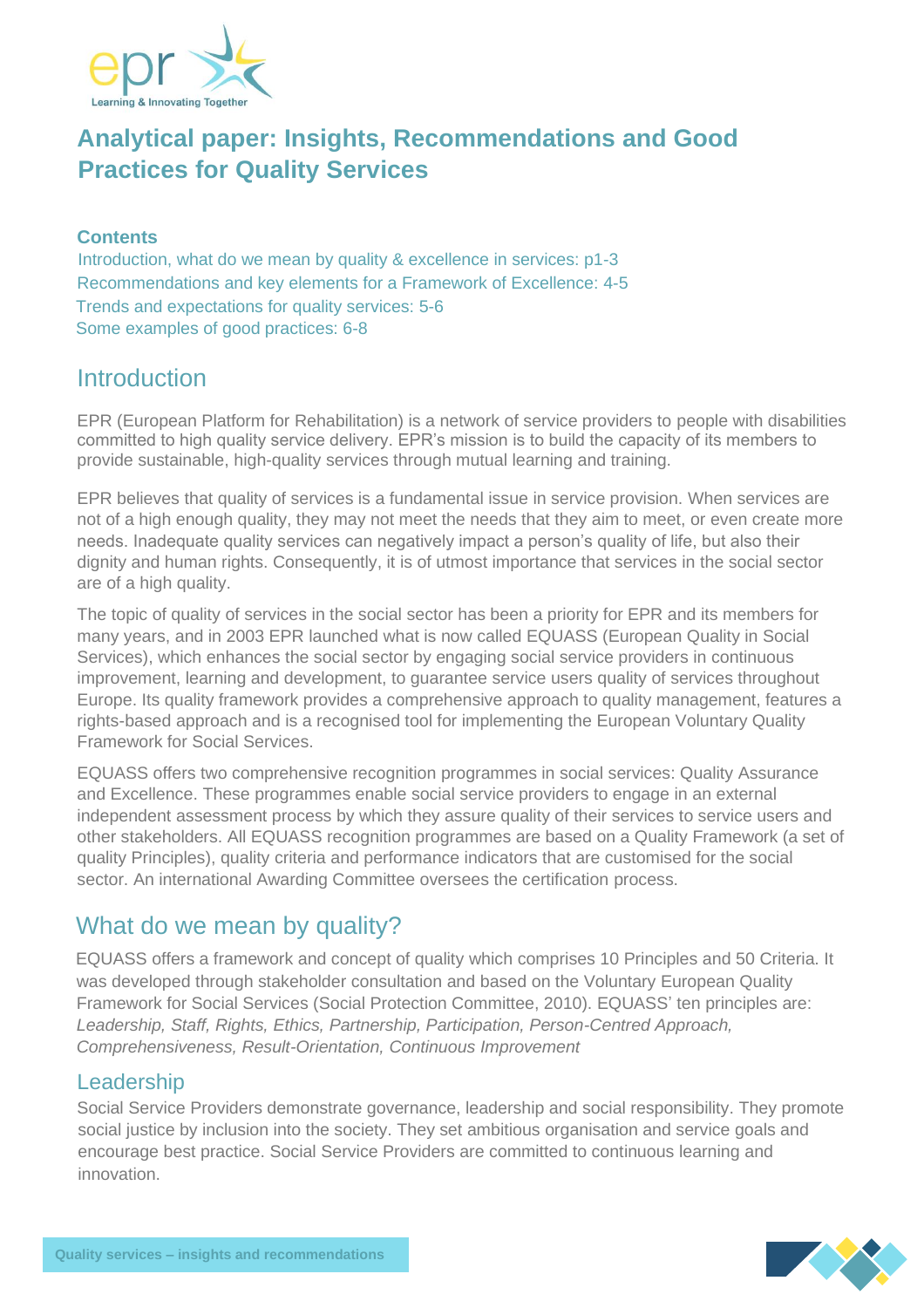

### **Staff**

Social Service Providers lead and manage their Staff to achieve the organisation's objectives and to deliver person-centred services. They are committed to employ qualified Staff, based on required knowledge, skills and competences. They promote diversity of staff in the workforce. Social Service Providers enhance a culture of Staff engagement and Staff wellbeing, development and continuous learning of all staff, for the benefits of person served. They show compliance with health, safety and appropriate working conditions of its Person Served and Staff (including volunteers).

### **Rights**

Social Service Providers are committed to protect, promote and respect the rights of the Person Served in terms of equal opportunities, equal treatment and freedom of choice, self-determination and equal participation. This commitment is visible in the organisational values and in all elements of service development, service delivery of the social service

provider. Social Service Providers ensure that Person Served understand and approve all their proposed individual interventions.

## **Ethics**

Social Service Providers operate on the basis of ethical guidelines that respect dignity and wellbeing of Staff, Person Served and their families or care givers. They provide services based on trust, confidentiality and honesty to Person Served. Social Service Providers promote protection of Person Served from abuse and misconduct.

### **Partnership**

Social Service Providers operate in partnership with relevant Stakeholders to support the organisation in achieving its vision and mission The partnerships support the reliable sequence of comprehensive services and person centred outcomes. The partnerships contribute to the inclusion of Persons Served into society.

### **Participation**

Social Service Providers ensure the full participation and active inclusion of Person Served and representation at all levels of the organisation and within the community They involve Person Served as active participants in decision making in the service team In pursuit of more equal participation and inclusion, Social Service Providers support the empowerment of the Person Served They support advocacy to promote equal opportunities and participation for Person Served.

### Person-Centred Approach

Social Service Providers provide services that are driven by the needs, expectations and capacity of Person Served. Services delivered take the physical and social environment of the Person Served into account. These services aim to improve the quality of life of the Person Served. Social Service Providers respect the individuals' contribution by involving the Person Served in self-assessment, planning, service delivery, feedback and evaluation.

### **Comprehensiveness**

Social Service Providers ensure that the Person Served has access to a continuum of holistic and community-based services. They are committed t providing services that span from early intervention, to support and follow up. The services should be delivered in a coordinated way and through a Multidisciplinary Team approach, or in a Multi-Agency setting.

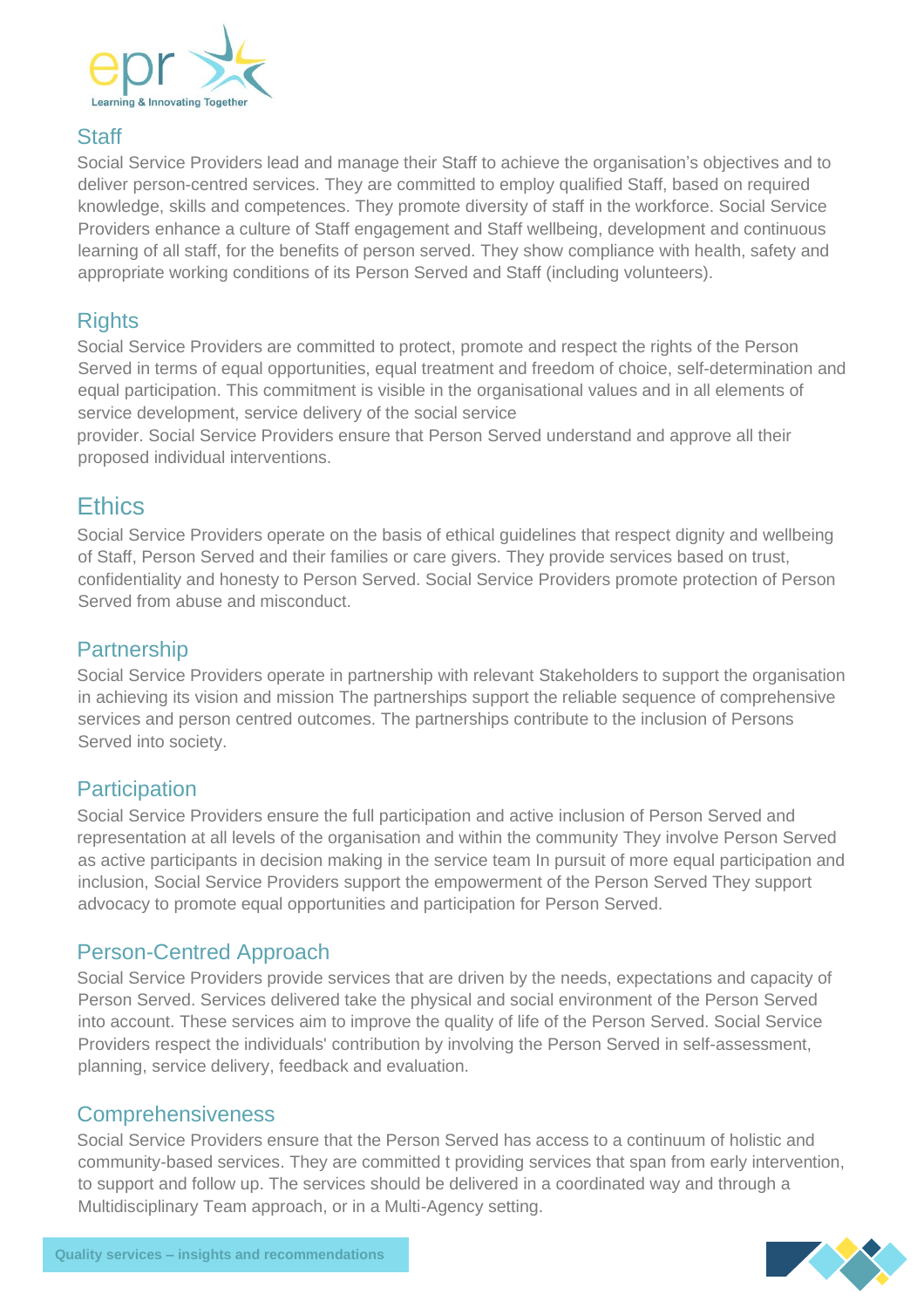

# Result-Orientation

Social Service Providers aim to achieve planned results, benefits and best value for Person Served and relevant Stakeholders (including Funders). They demonstrate the achievements of the organisation and Person Served, in line with their mission and their core activities. Service impacts are measured and monitored, and are an important element of continuous improvement, transparency and accountability processes and continuously improving their services and results. They are proactive in meeting future needs of Person Served, Staff, Funders and Stakeholders, using evidence-based information for developing and improving delivered social services. They operate systems to compare service performance and continuous improvement.

## Continuous Improvement

Social Service Providers are committed to continuous Social Service Providers aim to achieve planned results, benefits and best value for Person Served and relevant Stakeholders (including Funders). They demonstrate the achievements of the organisation and Person Served, in line with their mission and their core activities. Service impacts are measured and monitored, and are an important element of continuous improvement, transparency and accountability processes and continuously improving their services and results. They are proactive in meeting future needs of Person Served, Staff, Funders and Stakeholders, using evidence-based information for developing and improving delivered social services. They operate systems to compare service performance and continuous improvement.

# Excellence in services

Launched in 2021, the ESRPD announced: *building on the existing voluntary European Quality Framework for Social Services, the Commission will present, by 2024, a specific framework for Social Services of Excellence for persons with disabilities, to improve service delivery for persons with disabilities and to enhance the attractiveness of jobs in this area including through upskilling and reskilling of service providers.*

The EQUASS audit process encourages actions to be taken for continuous improvement. Quality of services is an ongoing journey, and not something only achieved at a moment in time. This is one reason why there are progress reviews in between audits, where organisations provide information on how they have acted on the feedback from the audit.

The EQUASS system comprises two levels; Assurance and Excellence. An organisation can be certified to be a quality service by achieving assurance. For EQUASS, Excellence means being result-oriented. It means being able to show actions taken for improvement, being able to show the results of these actions and comparing results with peers.

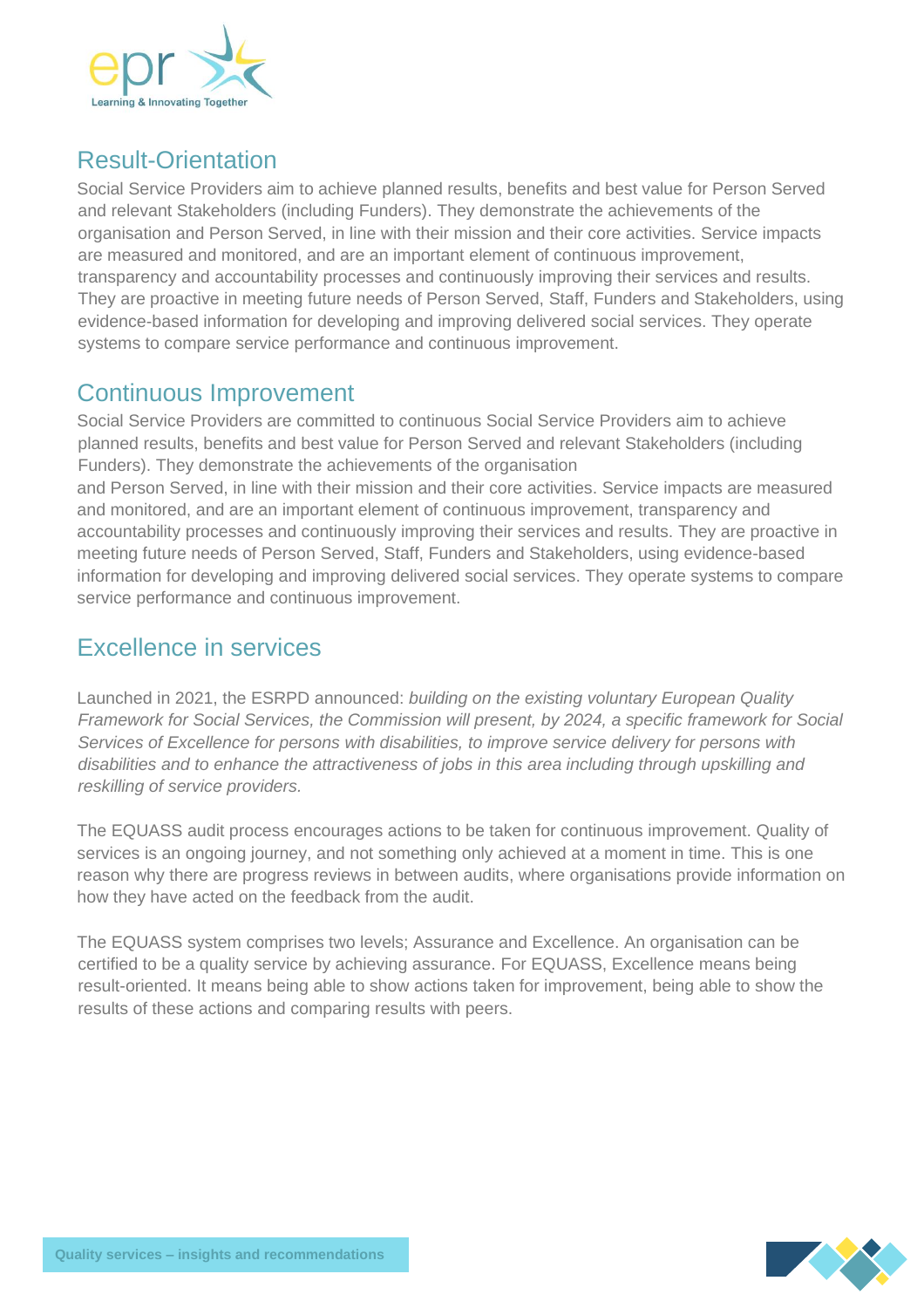

# Recommendations and key elements for a Framework of Excellence

The framework should go beyond service provision itself, and address the conditions needed for providers to be able to provide quality services. Key issues that should be addressed are outlined in statements from the Coordinated Action for Social Services, including:

- Recognition of the sector as an essential part of our societies, along with healthcare, as the Covid-19 pandemic has highlighted the importance of social services in contributing to employment, social cohesion and inclusion across Europe.
- Social investment necessary to improve the resiliency of the sector, which should rely on robust funding policies, sufficient and well-trained staff and a strategy to deliver effective and quality support.
- − Different funding and contracting models and adequacy of funding, especially as the pandemic has exacerbated the issue of underfunding.
- − Workforce support, as social services often face staff shortages, and many professionals lack adequate means to provide quality assistance in valued and safe conditions<sup>1</sup>.

Given the strong variety across countries in the provision of quality social services, there is the need to promote a framework which helps to ensure more cohesion and higher levels of quality everywhere in Europe. To achieve this, efforts must be made to raise awareness among providers and policy makers about the existence and the benefits of quality standards and certifications like EQUASS, which are already available but often not known by the sector's stakeholders. Furthermore, there is the need to work on aligning requirements for certifications for public-funded and private organisations, since in most countries such requirements apply to private providers but not to public ones (or vice versa)<sup>2</sup>.

Equally important is the promotion of dialogue about quality in social services among the principal stakeholders, policy makers and governing institutions. The exchange of views and information should take place both at the European and local level, where most of the decisions regarding the operationalisation of social and VR services are taken. Furthermore, fostering the gathering and exchange of best practices on quality certifications among providers would be particularly useful to raise awareness about the relevance of quality and promote the adoption of such standards, especially in countries lacking specific regulatory frameworks.

It is necessary to address the issue of resources made available to social organisations to get voluntary certifications. The challenge regards especially funding, which should be increased overall, as social services have proven to be essential during the pandemic but continue to suffer from chronic underfunding. Providing more resources and making certifications more affordable especially to small organisations can play a key role in encouraging and developing quality services around Europe<sup>3</sup>.

When using public procurement, competition must be oriented towards better quality and more wellbeing and must be organised backed up by supportive regulatory and policy frameworks at all levels. A predatory competition that negatively impacts the provider infrastructure and plurality is detrimental.

<sup>1</sup> COVID-19 and Social Services: what role for the EU? Europe Expects Recognition, Urgency, Resilience. Joint Position Paper, p. 3; 25.06.2020

<sup>2</sup> Mapping systems and trends in quality social services for social inclusion, p. 5; 12.2019

<sup>&</sup>lt;sup>3</sup> Quality Services for Social Inclusion: Mapping Quality Regulations, Requirements and Trends in Vocational Rehabilitation for Persons with Disabilities, p. 6; 12.2020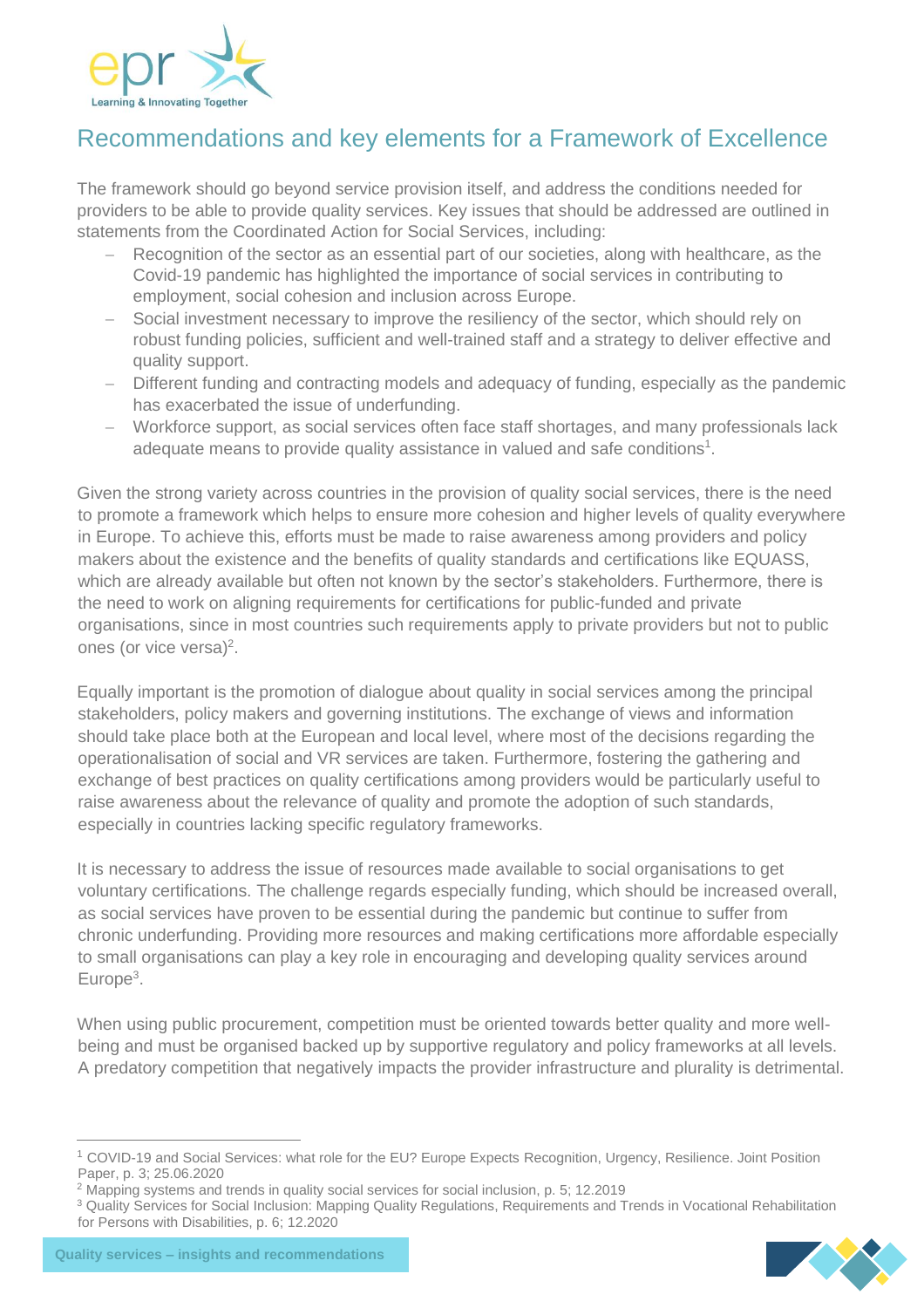

The entire process of SRPP needs to be oriented towards the objectives of "*Aiming at full employment and social progress and to combat social exclusion and discrimination, […] promote social justice and protection, equality between women and men, solidarity between generations and protection of the rights of the child."* It is not sufficient that these objectives are incorporated in the subject matter of a contract.<sup>4</sup>

Tendering authorities should be made aware of and trained in Socially Responsible Public Procurement. The EU Buying Social guide is a valuable tool. It states, *"public buyers are encouraged to take into account 'quality, continuity, accessibility, affordability, availability and comprehensiveness of the services, the specific needs of different categories of users, including disadvantaged and vulnerable groups, the involvement and empowerment of users and innovation'"* (p. 12; similar: p. 55). The Guide also contains an explicit reference to quality standards that *"can also be applied when procuring social services, such as the 2010 Voluntary European Quality Framework for Social Services."*

To ensure a good understanding of the quality services that are necessary to fulfil a social need, it is important to evaluate the needs before initiating any procurement, such as in the competitive dialogue which foresees an exchange between the contracting authority and potential bidders on the solutions and service design to appropriately address those needs identified, based on the requirements of the public buyer. Public authorities must be made aware of and implement such processes.

# Trends and expectations for quality services

Trends and expectations for quality services can vary a lot across European countries, especially because there is not a common definition of social services sector, although it is usually considered as encompassing the care sector. In some countries, for instance, social services might not include childcare or occupational activities.

Despite this underlying variety across Member States, some common expectations from social services organisations can be identified. First of all, social organisations are increasingly considered as a key instrument for social cohesion. The demand for quality social services has been increasing in Europe, especially considering some key challenges such as an ageing population, demographic change and the post-Covid economic and social recovery<sup>5</sup>. In this context, the launch of the ESRPD by the EU Commission is the proof of the increasing importance of guaranteeing high-quality social services in Europe. This means that social organisations must meet higher expectations from both regulators and clients.

Secondly, there is a growing call for higher efficiency of social services, which however often lack adequate financial resources. The pandemic has had a negative impact on all Member States, but some of them suffered more than others due to pre-existing struggles during the 2008 financial crisis. For example, social organisations in Southern and Eastern European countries are more affected by chronic underfunding and, especially in the case of Eastern countries, by the malfunctioning of a system which needs to be innovated<sup>6</sup>. Despite the economic struggle, social services providers are increasingly asked to deliver more efficient services and to ensure quality, which can be a complex challenge for many organisations.



<sup>4</sup> SSE-Statement-EC-Guide-Buying-Social; 06.12.21

<sup>5</sup> Mapping systems and trends in quality social services for social inclusion, p. 3; 12.2019 6 ibid, p. 4; 12.2019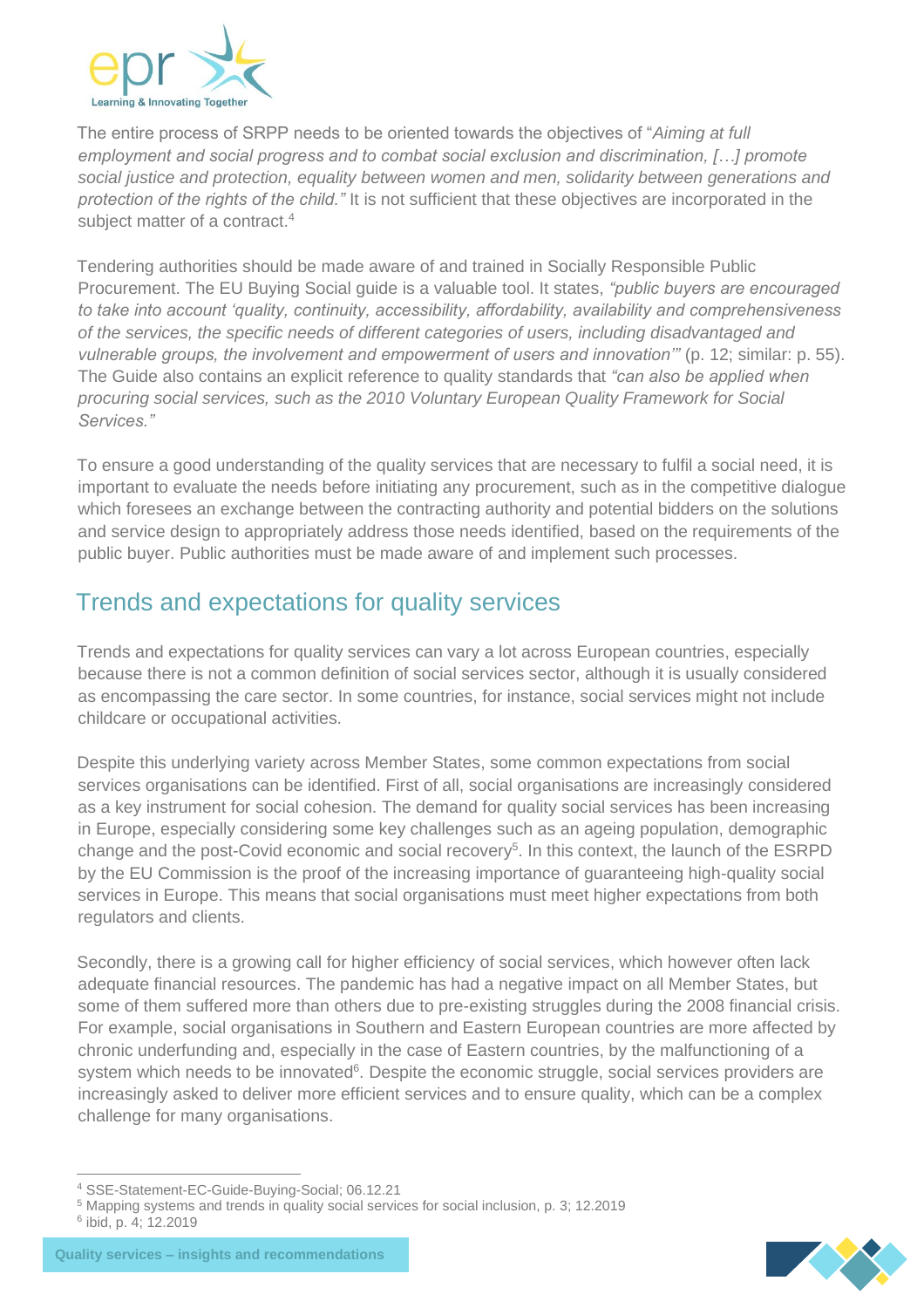

Thirdly, social services across Europe must meet high expectations from clients too, especially in terms of service delivery, quality management and inclusion. There is an increasing need to ensure a user-centred approach to social services so that they truly consider the needs of the recipient. However, recipients might also have difficulty in explaining their expectations, since as it was already mentioned not everyone conceives the nature and purpose of social services in the same way. The concept of quality remains a key part in the debate.

As for the trends in quality, there is wide variety across countries regarding the framework of regulations. Among the variables there is the structure of the state (federal states might have heterogenic internal regulations due to their autonomous regions), the level of governance that manages the provision of social services and the type of organisations operating in the social service market, be they state-owned or for/non-profit private organisations<sup>7</sup>. In most cases local authorities are essential for the provision of social services, which might lead to unequal quality according to the financial resources available locally. As for for/non-profit organisations operating in social services, the debate focuses on the one hand on the concern that their integration might affect quality of services, and on the other on the excessive inertia of state-owned organisations.

As far as certifications of quality are concerned, in most countries, states offer the basic regulatory framework by providing certificates or licenses, while they do not reward for optional certifications, which are not required in most countries. Moreover, there is the tendency to focus more on holistic and "soft" quality criteria like a client-oriented approach and less on the technical definition of quality<sup>8</sup>. The most popular certifications are ISO and EQUASS, but there are also some local or national certifications that social organisations can get to improve their organisational work (for example QUALISAP in France).

When it comes to vocational rehabilitation (VR), many countries do not have specific legislation on the provision of such services and do not oblige them to have quality certifications. For this reason, providers in some countries tend to consider the current frameworks insufficient and to look for other ways to ensure quality criteria. The main practices in which VR providers can ensure quality are by signing agreements with funding entities, guaranteeing that the staff meet educational standards or have required qualifications, using standardised assessments, and monitoring and adopting voluntary quality standards and certifications, such as EFQM, CDMP or EQUASS<sup>9</sup>.

## Some examples of good practices promoting quality of services

### **Lithuania – implementing EQUASS to implement the VEQF**

The Valakupiai Rehabilitation Centre (VRC), member of EPR, offers medical and vocational rehabilitation, social services, and a driving school to persons with moderate and severe disabilities. VRC focuses on providing quality services which continuously evolve to better fit the needs of persons with disabilities. Community integration and independence are at the core of every service provided. A holistic approach is taken to care, with the mental and physical health, employment and education included. The VRC acts as a national coordinator of EQUASS in Lithuania, broadening the assurance of quality services across the country, and is leading an ESF-funded project to implement "European Quality Framework for Social Services" in 120 service providers over 5 years, ending in 2022.



<sup>7</sup> ibid, p. 5-6; 12.2019

<sup>8</sup> ibid, p. 6; 12.2019

<sup>&</sup>lt;sup>9</sup> Quality Services for Social Inclusion: Mapping Quality Regulations, Requirements and Trends in Vocational Rehabilitation for Persons with Disabilities, p. 4; 12.2020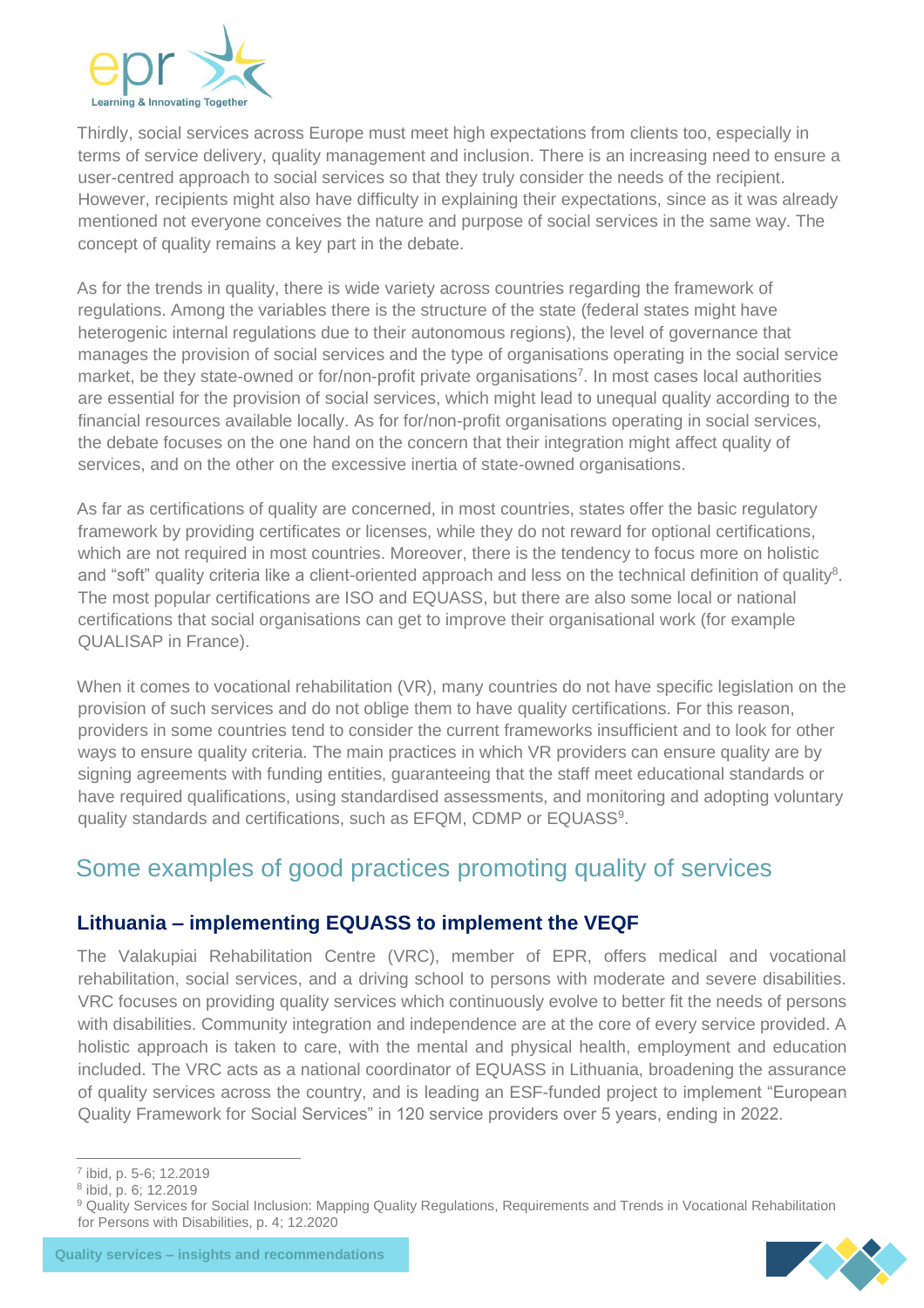

It does so through supporting providers to achieve EQUASS Assurance certification. By committing to implement the EQUASS, the social service providers commit to deliver services that correspond to standards agreed upon at the European Level. Using this model, organisations can provide quality services which support the inclusion of persons with disabilities in society.

### **Portugal – quality benchmarking**

FORMEM (Portuguese Federation of Vocational Rehabilitation and Employment Centres for People with Disabilities) was established in 1991 and currently represents 49 organisations that provide support to people with all kinds of disabilities. Their action is twofold. They work on an institutional level to improve the political and provision framework for people with disabilities and develop sharing and learning dynamics to enhance the efficiency and effectiveness of the support given by Portuguese social providers to people with disabilities. In 2012, FORMEM's board decided that improving governance and quality of services should be a priority to achieve an increasingly efficient and effective support to people with disabilities. To operationalize this goal, they started to organize "Quality Meetings", where rehabilitation organizations discussed and shared their understandings and practices related to a specific theme connected to good management and social inclusion. These "Quality Meetings" continued to occur with 4 to 6 meetings per year and with great feedback. They succeeded in creating a reciprocal learning and trusting atmosphere that allowed the incorporation of the EQUASS principles as guidelines of the meetings, and gradually transforming them into a real environment for benchmarking and bench learning for social providers in Portugal. Today FORMEM promotes two benchmarking groups, one in the North of Portugal, one in the South, that assembles 80 participants including rehabilitation professionals, psychologists, nurses, executive and general managers, board members, human resources and financial managers from 30 social providers in Portugal. In addition to this, FORMEM has created a benchmarking database with 178 key performance indicators and results.

### **Sweden – comprehensive internal system**

Since 1989 the Activa Foundation has been supporting the employment of people with disabilities in Sweden by offering VR and training opportunities. The Foundation is strongly committed to ensuring the quality of their services and has developed its own quality management system. Activa implements voluntary measures for quality assurance, such as the monitoring against quantitative performance indicators (for example the number of pwd employed), user satisfaction questionnaires for pwd and employers and staff and employment consultants training to improve their competences. Furthermore, Activa introduced an Individual Placement and Support (IPS), a model of supported employment which assist people with mental illness in finding a job, and it monitors the extent to which this tool is implemented within the organisation. The Foundation also consults a national knowledge base developed by the Swedish Board of Health and Welfare in order to identify which services can bring better results for recipients.

### **Estonia – implementing European Voluntary Quality Framework**

In Estonia, from 2010 to 2014 in the framework of a European Social Fund project, providers of services to persons with disabilities and other disadvantaged persons implemented the European Voluntary Quality Framework for social services in their organisations - private, semi-public and public entities alike. One outcome of the project is that meeting the requirements of the Framework, together with financial considerations, has become one of the criteria for the funding of social services by public authorities in Estonia.

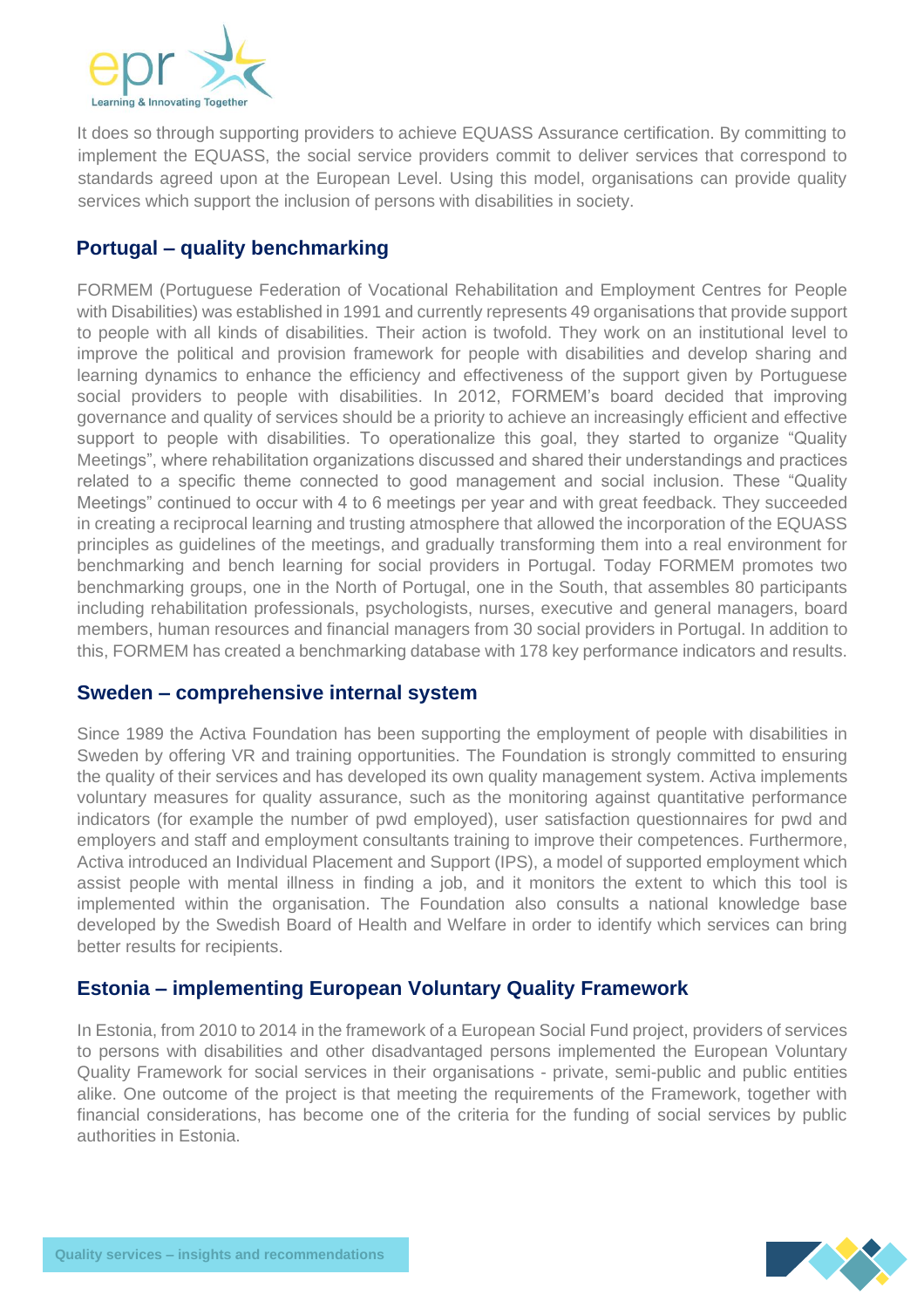

The Framework was implemented through the EQUASS Assurance tool, and saw an increase in the level of quality, efficiency of service governance, promotion of users' rights and their enhanced participation1. This practice, which has earned the Ministry and the partner organisations multiple awards, can be replicated through public procurement.

#### **Ireland – quality in public procurement**

Examples of public procurement taking quality well into account. The JobPath tender, Ability tender, both in relation to activation to access the labour market, the first for Long-term unemployed, the latter for persons with a disability. They included clear instructions, extensive preparatory scoping work carried out by the tendering body, experience from international and national best practice was incorporated into the tender scope, detailed briefings for Tenderers were provided, responsive and comprehensive responses to requests for clarifications were given, qualitative criteria out-weighed price criteria. Necessary minimum Quality standards are specified, Tenderers are asked to state quality awards & accreditations. Generally recognised quality standards, both national and international, are a necessary minimum; if not mandatory, then as a criterion that is scored and difficult to succeed without it. Tenderers may be disqualified for Regulatory non-compliance. Which standard will vary between tenders based on factors such as target beneficiaries, type of service and depth of intervention. Examples might be HIQA compliance/experience, and for training, accredited to bodies such as QQI, City & Guilds.

#### **Finland - Housing action: Quality criteria for evaluating and developing housing solutions**

The quality criteria for housing solutions were prepared by the Advisory Board of Housing for People with Intellectual and Developmental Disabilities, which is a network of NGOs and public bodies in the disability. The quality criteria for housing solutions provide guidelines on evaluating and developing housing solutions for persons with disabilities. Housing solutions for persons with disabilities shall be founded on equality with others. This calls for action to promote the rights of persons with disabilities on an equitable basis with other people.

[https://verneri.net/asumisen-tekoja/wp-content/uploads/2018/11/quality-criteria-for-evaluating](https://verneri.net/asumisen-tekoja/wp-content/uploads/2018/11/quality-criteria-for-evaluating-and-developing-housing-solutions.pdf)[and-developing-housing-solutions.pdf](https://verneri.net/asumisen-tekoja/wp-content/uploads/2018/11/quality-criteria-for-evaluating-and-developing-housing-solutions.pdf)



This paper received financial support from the European Union, from the EU Programme for Employment and Social Innovation (EaSI). The information contained in this publication does not necessarily reflect the position or opinion of the European Commission. *For further information please consult[:](http://ec.europa.eu/social/easi) <http://ec.europa.eu/social/easi>*